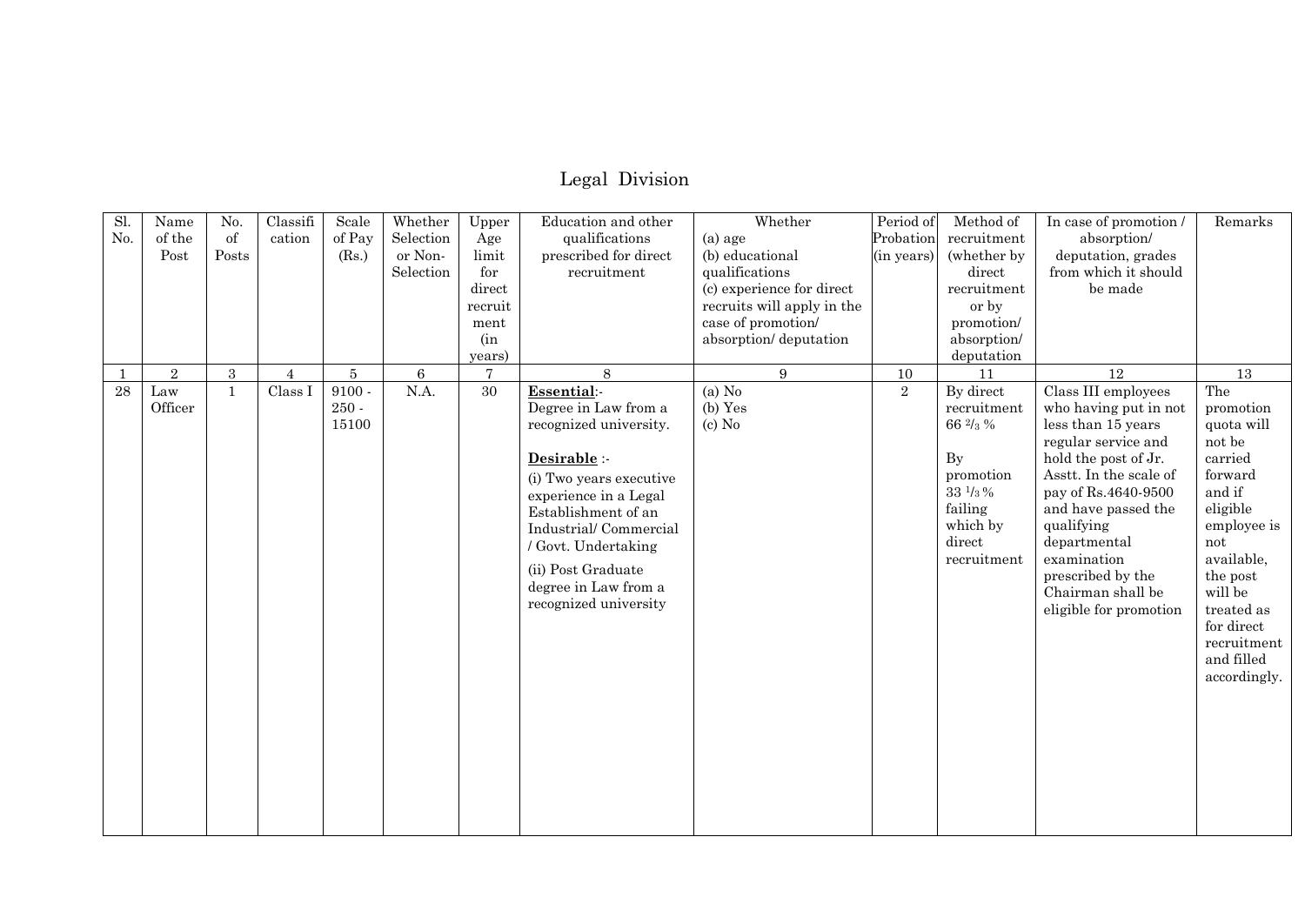|    | $\,2$   | $\sqrt{3}$     | $\overline{4}$ | $\overline{5}$ | $\,6\,$   | $\sqrt{7}$ | 8                         | $\overline{9}$ | 10 | 11                       | 12                      | 13 |
|----|---------|----------------|----------------|----------------|-----------|------------|---------------------------|----------------|----|--------------------------|-------------------------|----|
| 29 | Senior  | $\overline{2}$ | Class I        | 10750-         | Selection | 35         | Essential :-              | (a) No         | 2  | $\overline{\mathbf{By}}$ | Promotion from Law      |    |
|    | Law     |                |                | 300-           |           |            | (i) Degree in Law from a  | (b) Yes        |    | promotion                | Officer in the scale of |    |
|    | Officer |                |                | 16750          |           |            | recognized university.    | $(c)$ No       |    | failing                  | pay of pay of Rs.9100   |    |
|    |         |                |                |                |           |            |                           |                |    | which                    | $-15100$ with $5$ years |    |
|    |         |                |                |                |           |            | (ii) Five years executive |                |    |                          | regular in the grade    |    |
|    |         |                |                |                |           |            | experience in a Legal     |                |    | $\mathbf{By}$            |                         |    |
|    |         |                |                |                |           |            | Establishment of an       |                |    | absorption/              |                         |    |
|    |         |                |                |                |           |            | Industrial/Commercial/    |                |    | deputation               |                         |    |
|    |         |                |                |                |           |            | Govt. Undertaking.        |                |    | failing both             |                         |    |
|    |         |                |                |                |           |            | Desirable :-              |                |    | By direct                | Absorption/deputation   |    |
|    |         |                |                |                |           |            |                           |                |    | recruitment              | will be of Officers     |    |
|    |         |                |                |                |           |            | (i) Post Graduate degree  |                |    |                          | holding<br>analogous    |    |
|    |         |                |                |                |           |            | in Law from a             |                |    |                          | posts or Law Officer    |    |
|    |         |                |                |                |           |            | recognized university.    |                |    |                          | Gr. I or equivalent     |    |
|    |         |                |                |                |           |            |                           |                |    |                          | posts in the discipline |    |
|    |         |                |                |                |           |            |                           |                |    |                          | of Legal Division in    |    |
|    |         |                |                |                |           |            |                           |                |    |                          | the scale of pay of     |    |
|    |         |                |                |                |           |            |                           |                |    |                          | Rs.9100-15100 with 5    |    |
|    |         |                |                |                |           |            |                           |                |    |                          | years regular service   |    |
|    |         |                |                |                |           |            |                           |                |    |                          | in the grade in a       |    |
|    |         |                |                |                |           |            |                           |                |    |                          | Major Port Trust.       |    |
|    |         |                |                |                |           |            |                           |                |    |                          |                         |    |
|    |         |                |                |                |           |            |                           |                |    |                          |                         |    |
|    |         |                |                |                |           |            |                           |                |    |                          |                         |    |
|    |         |                |                |                |           |            |                           |                |    |                          |                         |    |
|    |         |                |                |                |           |            |                           |                |    |                          |                         |    |
|    |         |                |                |                |           |            |                           |                |    |                          |                         |    |
|    |         |                |                |                |           |            |                           |                |    |                          |                         |    |
|    |         |                |                |                |           |            |                           |                |    |                          |                         |    |
|    |         |                |                |                |           |            |                           |                |    |                          |                         |    |
|    |         |                |                |                |           |            |                           |                |    |                          |                         |    |
|    |         |                |                |                |           |            |                           |                |    |                          |                         |    |
|    |         |                |                |                |           |            |                           |                |    |                          |                         |    |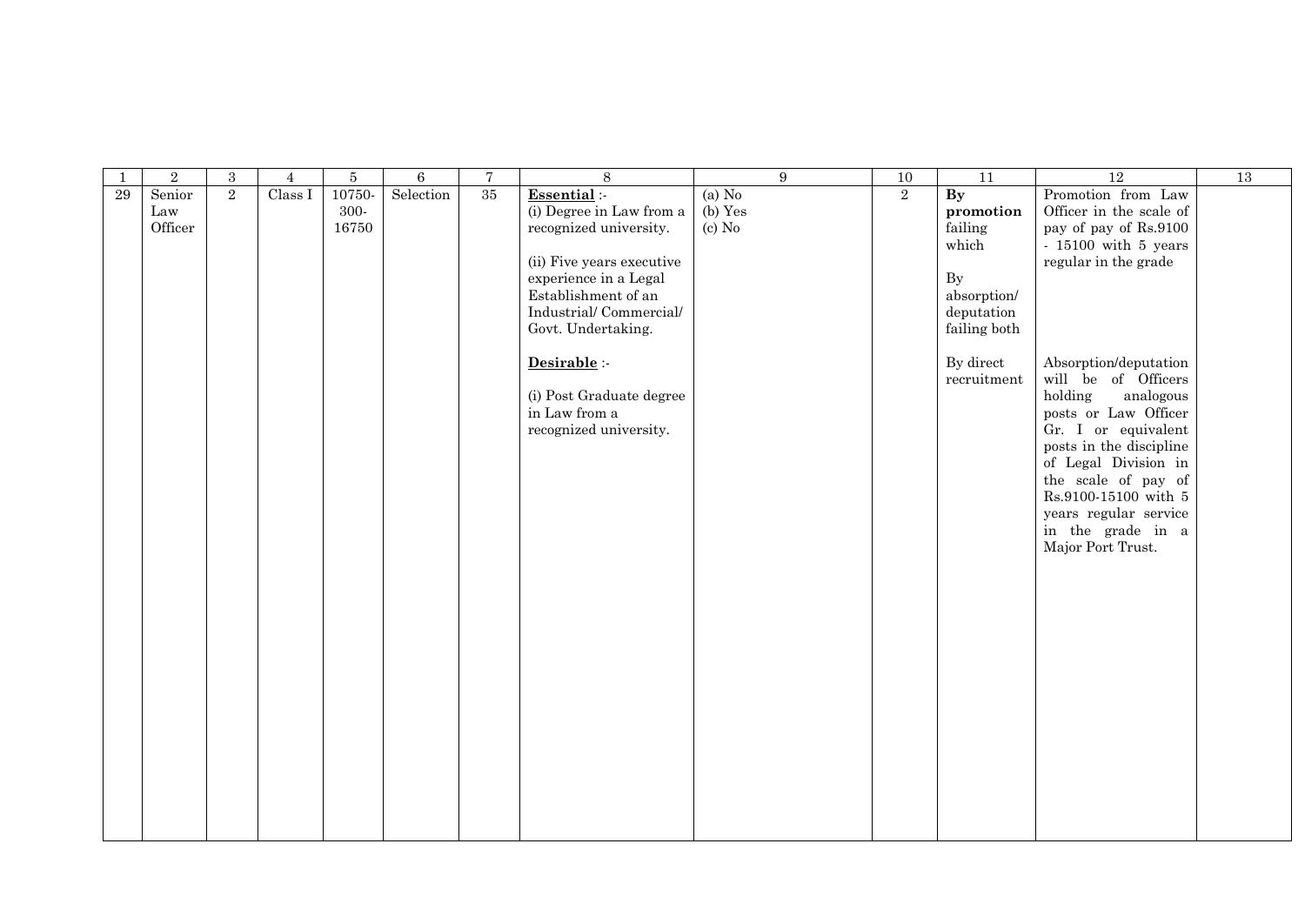| 1      | $\sqrt{2}$                        | $\boldsymbol{3}$ | $\overline{4}$ | 5                       | 6         | $\overline{7}$  | 8                                                                                                                                                                                                                                                                                      | 9                               | $10\,$         | 11                                                                                                                                     | 12                                                                                                                                                                                                                                                                                                                                                                                                                                                                                                                                                                                                                                                                                                                 | 13 |
|--------|-----------------------------------|------------------|----------------|-------------------------|-----------|-----------------|----------------------------------------------------------------------------------------------------------------------------------------------------------------------------------------------------------------------------------------------------------------------------------------|---------------------------------|----------------|----------------------------------------------------------------------------------------------------------------------------------------|--------------------------------------------------------------------------------------------------------------------------------------------------------------------------------------------------------------------------------------------------------------------------------------------------------------------------------------------------------------------------------------------------------------------------------------------------------------------------------------------------------------------------------------------------------------------------------------------------------------------------------------------------------------------------------------------------------------------|----|
| $30\,$ | Deputy<br>Chief<br>Law<br>Officer | $\overline{2}$   | Class I        | 13000-<br>350-<br>18250 | Selection | $\overline{40}$ | Essential :-<br>(i) Degree in Law from a<br>recognized university.<br>(ii) Nine years executive<br>experience in a Legal<br>Establishment of an<br>Industrial/Commercial/<br>Govt. Undertaking.<br>Desirable :-<br>(i) Post Graduate degree<br>in Law from a<br>recognized university. | $(a)$ No<br>(b) Yes<br>$(c)$ No | $\overline{2}$ | $\mathbf{B}\mathbf{y}$<br>promotion<br>failing<br>which<br>By<br>absorption/<br>deputation<br>failing both<br>By direct<br>recruitment | Promotion from Sr.<br>Law Officer in the<br>scale of pay of<br>Rs.10750-16750 with<br>4 years regular<br>service in the grade<br>failing which Sr. Law<br>Officer in the scale of<br>pay of Rs.10750-<br>16750 with 2 years<br>regular service in the<br>grade and a combined<br>regular service of 9<br>years in the scale of<br>pay of Rs.10750-<br>16750 and Rs.9100-<br>$15100$ in the $\,$<br>discipline of Legal<br>Div.<br>Absorption/deputation<br>will be of Officers<br>holding analogous<br>posts or Sr. Law<br>Officer or equivalent<br>posts in the discipline<br>of Legal Div. in the<br>scale of pay of<br>Rs.10750-16750 with<br>4 years regular<br>service in the grade in<br>a Major Port Trust. |    |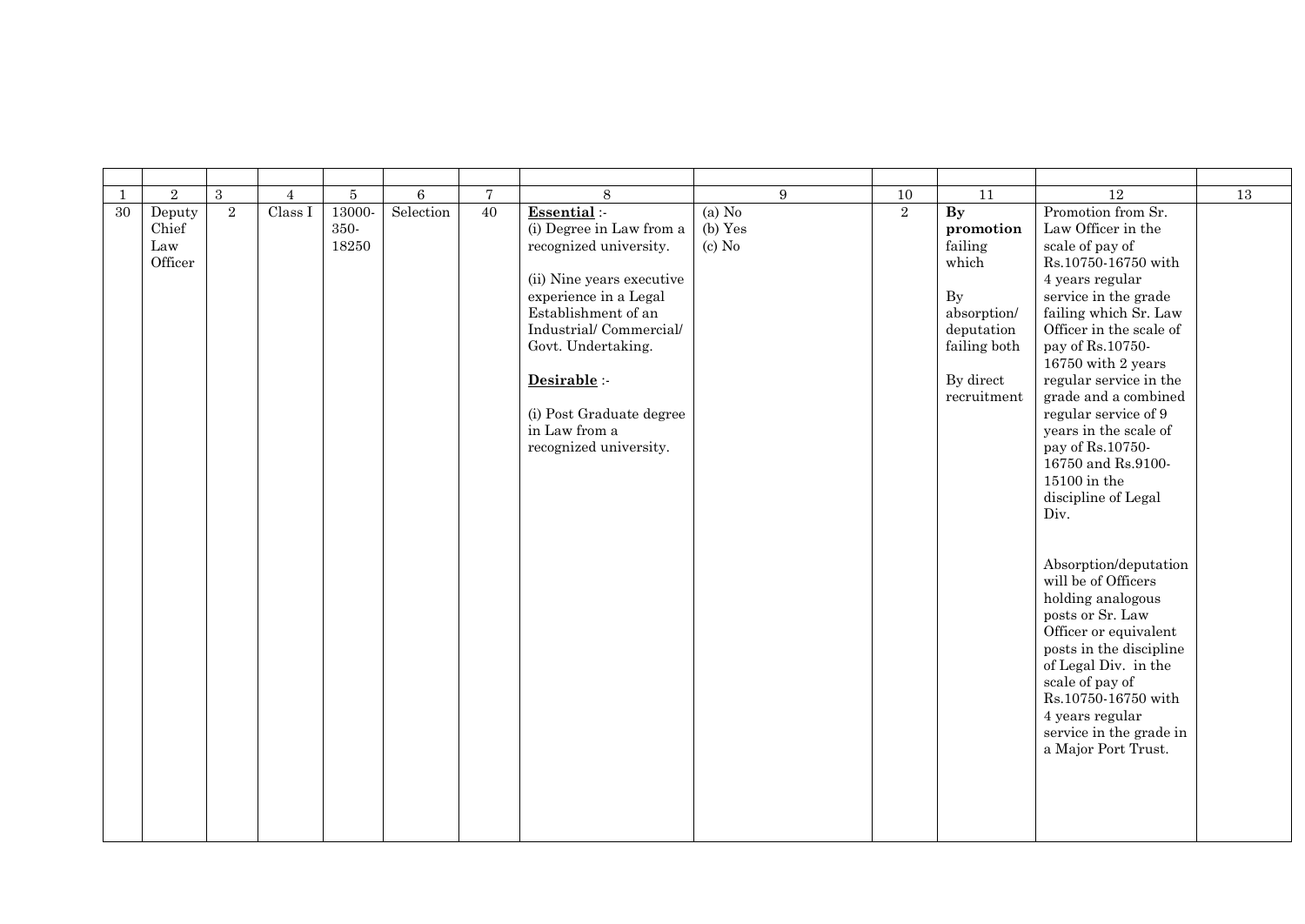| 1  | $\overline{2}$          | 3            | $\overline{4}$ | 5                       | 6         | $\tau$               | 8                                                                                                                                                                                                                                                                                                                                                                                                                                                                                                                                                                                                                                                                                                                               | 9                               | 10   | 11                                                                                                                                                                                               | 12                                                                                                                                                                                                                                                                                                                                                                                                                                                                                                                                                                                                                                                                                                                                                                                                           | 13 |
|----|-------------------------|--------------|----------------|-------------------------|-----------|----------------------|---------------------------------------------------------------------------------------------------------------------------------------------------------------------------------------------------------------------------------------------------------------------------------------------------------------------------------------------------------------------------------------------------------------------------------------------------------------------------------------------------------------------------------------------------------------------------------------------------------------------------------------------------------------------------------------------------------------------------------|---------------------------------|------|--------------------------------------------------------------------------------------------------------------------------------------------------------------------------------------------------|--------------------------------------------------------------------------------------------------------------------------------------------------------------------------------------------------------------------------------------------------------------------------------------------------------------------------------------------------------------------------------------------------------------------------------------------------------------------------------------------------------------------------------------------------------------------------------------------------------------------------------------------------------------------------------------------------------------------------------------------------------------------------------------------------------------|----|
| 31 | Chief<br>Law<br>Officer | $\mathbf{1}$ | Class I        | 16000-<br>400-<br>20800 | Selection | 45<br>$\mathbf{1}$ . | 2. Essential :-<br>(i) Degree in Law from a<br>recognized university.<br>Twelve<br>(ii)<br>years<br>executive experience in<br>a Legal Establishment<br>of<br>Industrial/<br>an<br>Commercial/<br>Govt.<br>Undertaking;<br>or<br>Twelve years standing<br>practice as an Advocate<br>in any Court of Law<br>including High Court;<br>or<br>6 years experience as<br>Solicitor;<br><b>or</b><br>10 years experience as a<br>Judicial Officer;<br><sub>or</sub><br>Combined experience of<br>12 years in a Legal<br>Establishment of an<br>Industrial/Commercial/<br>Government<br>Undertaking<br>and<br>standing practice as an<br>Advocate in any Court<br>of Law including High<br>Court and as Judicial<br>Officer/Solicitor. | (a) $N0$<br>(b) Yes<br>$(c)$ No | N.A. | By<br>absorption<br>through<br>composite<br>method<br>failing<br>which<br><b>By</b><br>deputation<br>from other<br>Government<br>organization<br>and failing<br>both<br>By direct<br>recruitment | For absorption through<br>composite method,<br>Officers holding<br>analogous posts or the<br>post of Dy. Chief Law<br>Officer or equivalane<br>tposts in the discipline<br>of Legal Div. in the<br>scale of pay of<br>Rs.13000-18250 with 3<br>years regular service in<br>the grade in a Major<br>Port Trust or Dy. Chief<br>Law Officer with 2<br>years regular service in<br>the grade and a<br>combined service of 7<br>years in the scale of<br>pay of ₹10750-16750<br>and ₹13000-18250 in<br>the disciple of Legal<br>Div. in a Major Port<br>Trust will be eligible.<br>For deputation,<br>Officers holding<br>analogous posts or<br>holding post of Dy.<br>Chief Law Officer or<br>equivalent posts in the<br>discipline of Legal Div.<br>in the scale of pay of<br>₹13000-18250 in<br>Govt./PSUs or |    |